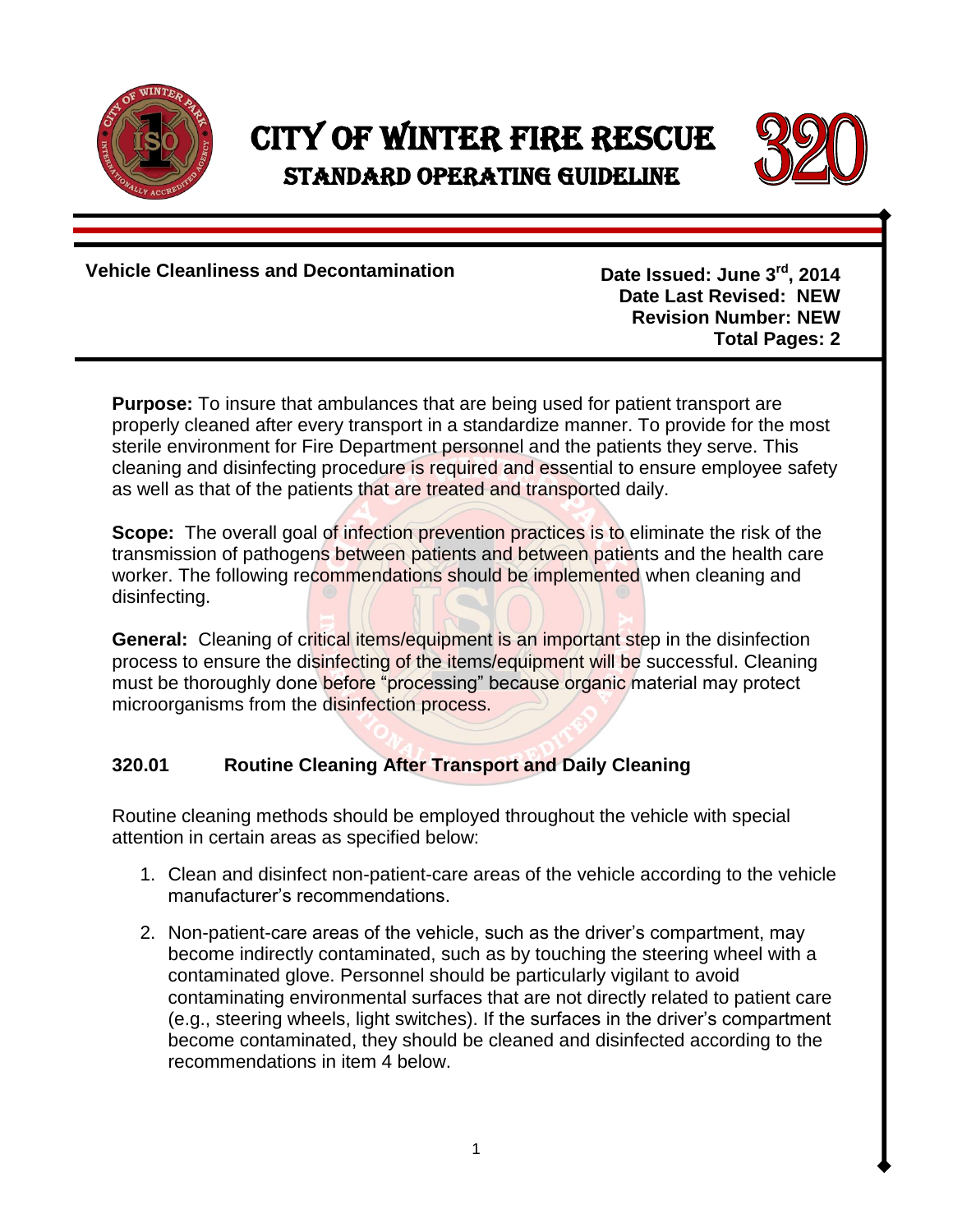- 3. Wear non-sterile, disposable gloves that are recommended by the manufacturer of the detergent/disinfectant while cleaning the patient-care compartment and when handling cleaning and disinfecting solutions. Dispose of gloves if they become damaged or soiled or when cleaning is completed, in a sturdy leak proof bag that is tied shut and not reopened. Never wash or reuse disposable gloves. Avoid activities that may generate infectious aerosols. Eye protection, such as a faceshield or goggles, may be required if splashing is expected. Cleaning activities should be supervised and inspected periodically to ensure correct procedures are followed.
- 4. Frequently touched surfaces in patient-care compartments (including stretchers, railings, medical equipment control panels, adjacent flooring, walls, ceilings and work surfaces, door handles, radios, keyboards and cell phones) that become directly contaminated with respiratory secretions and other bodily fluids during patient care, or indirectly by touching the surfaces with gloved hands, should be cleaned first with detergent and water and then disinfected using an EPAregistered hospital disinfectant in accordance with the manufacturer's instructions. Ensure that the surface is kept wet with the disinfectant for the full contact time specified by the manufacturer. Adhere to any safety precautions or other recommendations as directed (e.g., allowing adequate ventilation in confined areas, and proper disposal of unused product or used containers).
- 5. Non-porous surfaces in patient-care compartments that are not frequently touched can be cleaned with detergent and water. Avoid large-surface cleaning methods that produce mists or aerosols or disperse dust in patient-care areas (e.g., use wet dusting techniques, wipe application of cleaning and/or disinfectant solutions).
- 6. Clean any small spills of bodily fluids (e.g., vomit from an ill patient) by cleaning first with detergent and water followed by disinfection using an EPA-registered hospital disinfectant from EPA List D or E in accordance with the manufacturer's use instructions and safety precautions.
- 7. Large spills of bodily fluids (e.g., vomit) should first be managed by removing visible organic matter with absorbent material (e.g., disposable paper towels discarded into a leak-proof properly labeled container). The spill should then be cleaned and disinfected as above.
- 8. Place contaminated reusable patient care devices and equipment in biohazard bags clearly marked for cleaning and disinfection or sterilization as appropriate.
- 9. Clean and disinfect or sterilize reusable devices and equipment according to the manufacturer's recommendations.
- 10.After cleaning, remove and dispose of gloves as instructed in a leak proof bag or waste container. State and local governments should be consulted for appropriate disposal decisions. Barring specific state solid or medical waste